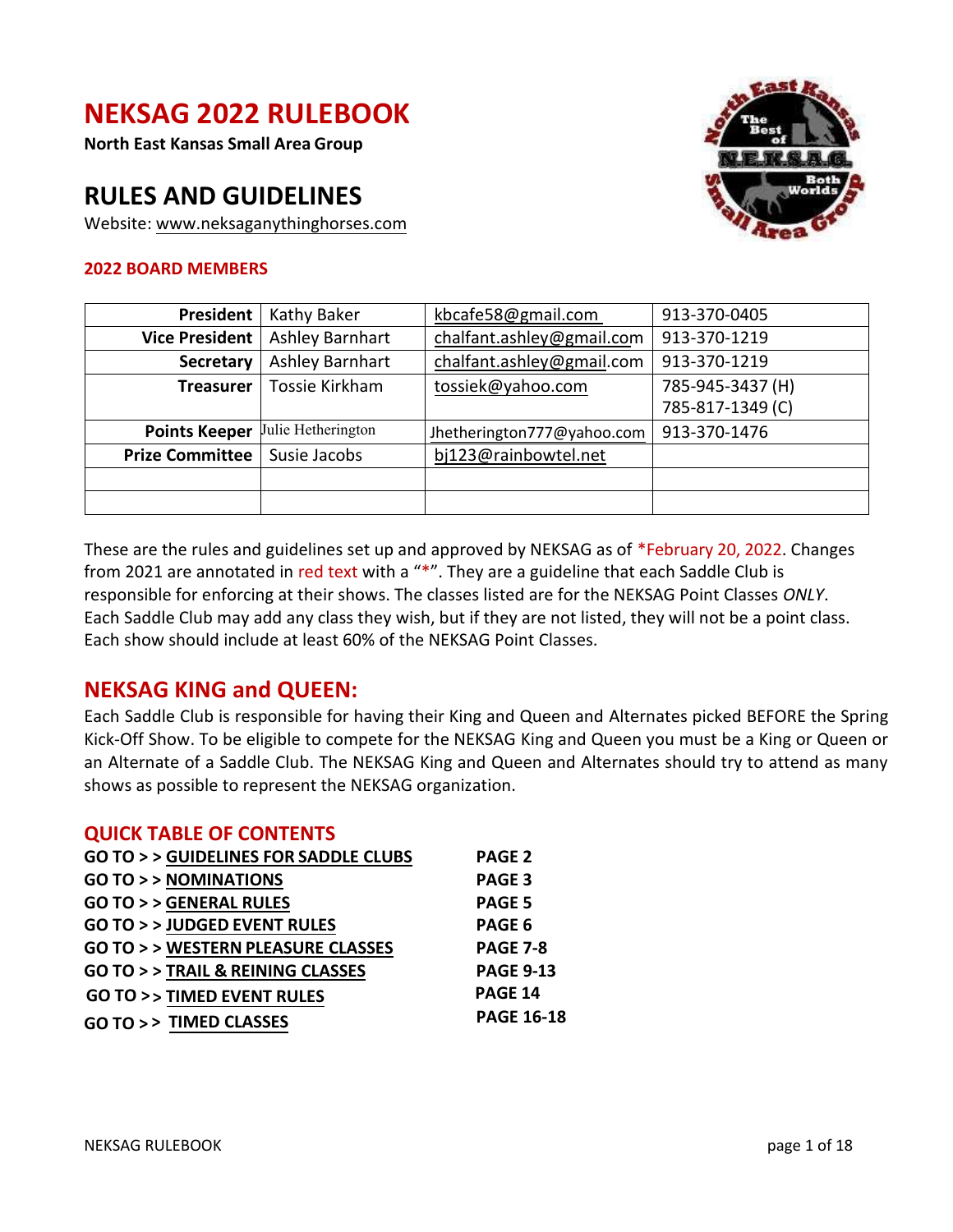## <span id="page-1-0"></span>**GUIDELINES FOR SADDLE CLUBS:**

**JUDGE:** The judge must be at the show grounds at least 15 minutes prior to the start of the show. The judge must have the patterns to be posted before the show starts. The appointed judge should not judge one of their own horses or one they have trained in the last 6 months. Family members of judges cannot show in judged classes under that judge. Family members include immediate family (i.e. mother, father, sister, brother, son, daughter, steps). The judge will not visit with the contestant before the start of the show.

Saddle Clubs are responsible for ensuring Judges have the current year NEKSAG rulebook, and thatonly NEKSAG rules are followed during shows. Judges must be at least 18 years old.**\* The Judge's decision is final.** Only one judge is required for NEKSAG shows. If more than one judge is determined necessary by the Saddle Club, then points are counted separately for each judge's placings and participants pay twice for each class entry as they will be earning payout and NEKSAG end of year points from each judge.

#### **CLASS FEES:**

Class prices are determined at the annual NEKSAG meeting. For 2019, the NEKSAG classes were set at \$3/class. Saddle clubs may have a higher class fee (no more than \$3 per class) upon notification to NEKSAG Board members 2 weeks in advance of the show.

**PAYOUTS:** When the classes are \$2 per class then \$0.25 goes towards NEKSAG, \$1.75 goes back to the Saddle Club and \$1.00 goes towards payback prorated 40-30-20-10 for the top four placings.

**PAYBACK:** \$1.00 goes towards payback prorated 40-30-20-10 for the top four placings. A Payout spreadsheet is available.

| # in classes   |       | 2       | 3     | 4    | 5    | 6    |      | 8    | 9    | 10   |
|----------------|-------|---------|-------|------|------|------|------|------|------|------|
| <b>Places</b>  |       |         |       |      |      |      |      |      |      |      |
| 1.<br>л.       | 1.00  | 1.20    | 1.50  | 1.60 | 2.00 | 2.40 | 2.80 | 3.20 | 3.60 | 4.00 |
| $\overline{2}$ | $---$ | 0.80    | 0.90  | 1.20 | 1.50 | 1.80 | 2.10 | 2.40 | 2.70 | 3.00 |
| 3              | $---$ | $---$   | 0.60  | 0.80 | 1.00 | 1.20 | 1.40 | 1.60 | 1.80 | 2.00 |
| 4              | $---$ | $- - -$ | $- -$ | 0.40 | 0.50 | 0.60 | 0.70 | 0.80 | 0.90 | 1.00 |

**OTHER FEES:** It is customary for there to be an additional charge to the participant for expenses occurred by the Saddle Club to include expenses for the timer, judge and arena costs. In order to provide Saddle Clubs enough reimbursement yet keep fees low for the participant, we request that additional fees not exceed more than \$5 each. Please notify the board within 2 weeks in advance of the show if other fees shall be more than \$5.

**CLASSES:** Saddle Clubs are welcome to add classes that deviate from the NEKSAG core classes listed in this rulebook, however will not earn NEKSAG points. NEKSAG classes must still comprise at least 60% of classes offered.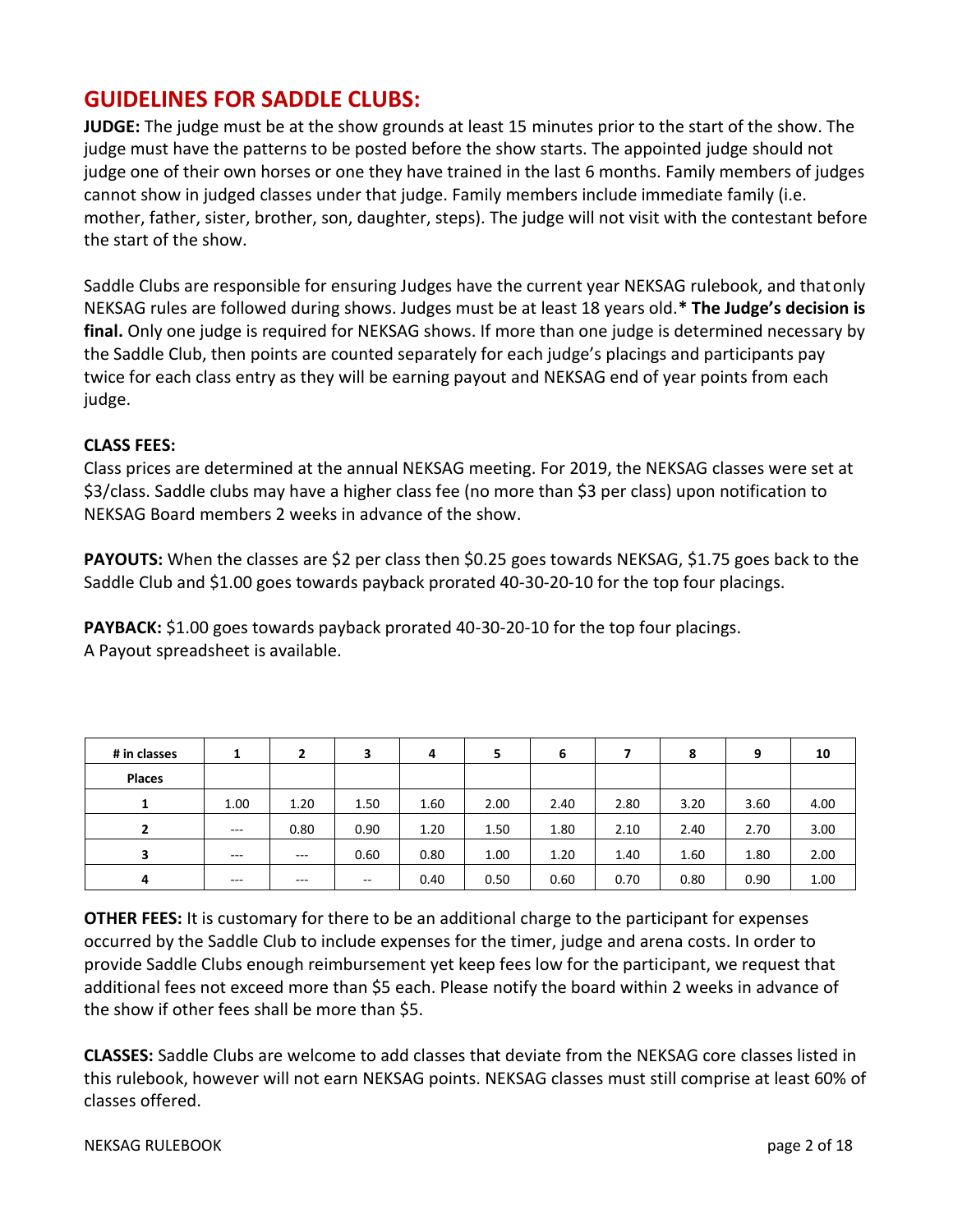## <span id="page-2-0"></span>**NEKSAG NOMINATIONS:**

Each nomination is a one horse one participant combination. You can nominate more than one person per horse, but the horse can only compete in any class **one time**. Participant may receive points on any horses in same class **however, the participant must designate which horse will go first** and the order will apply throughout the show of the day. **Should the participant scratch or want to change the order, the horse changing will have to scratch.** *This is to prevent confusion of which horse is up.*

At every NEKSAG Show each NEKSAG Point class will be placed 1st thru 6th. Points will be kept on the 6 placings with 1st receiving 6 points, 2nd- 5 points, 3rd- 4 points, 4th -3 points, 5th - 2 points, 6th - 1 point. The points will accumulate through the season and this is how the year-end awards are decided. In case of ties, tiebreakers are: First, who attended the most shows competing in that class, if still tied: Second, who had most first places.

Nomination fee is \$5.00 for each horse/participant combination. Example: If you are 1 person with 5 horses nominated the fee is \$25.00. If 2 people are nominated on same 5 horses the fee will be \$50.00. If you have 2 or more people in same family with same horse, the fee is still \$5.00 per participant/horse combination….**If you do NOT belong to a Saddle Club, the nominating fee is \$50.00.**  You can nominate at any time of the year as long as you do it before you ride in that class. If you nominate at the Spring Kick-Off Show your points will be kept from that show on through the year. If you nominate half way through the show season, your points will start at that time. You do not have to be nominated to ride at any show, only if you want to have points kept. If you wish to nominate please contact **Julie Hetherington**, Kathy Baker, Ashley Barnhart or Tossie Kirkham at the show or ask for nomination forms left at the entry stand at any NEKSAG show. Nomination forms should be filled out with a current email address and turned in to one of those officers with a check attached. Forms are also available on the NEKSAG website and can be printed for your convenience. Once the points keeper receives the nomination form, the participant will receive a confirmation number (ex: 2022-1) for that current year by email.\*

**YEAR-END AWARDS & TROPHIES**: To be able to receive year-end awards, the participant-horse combination must be nominated and must compete in a qualifying class/event 3 times, regardless of placing. Each class Hi-point winner receives a high point trophy each year. These trophies MUST BE RETURNED to NEKSAG trophy committee by the NEKSAG fall banquet. You will be charged a replacement fee for any missing brass plates or damage. If you are unable to attend the banquet, you need to coordinate to have the trophy delivered to a board members so it can be presented to the new winner. If the individual chooses to purchase the trophy, they must pay whatever the current replacement cost is and they will receive the new trophy (not the old one that has been in circulation a number of years). *They must let the trophy committee know in advance of the Year End Award Banquet what their intentions are and submit payment before end of year payout will be awarded.* **If a year end trophy is not returned or purchased by the NEKSAG fall banquet, you will be invoiced and not receive year end awards &/or money. If the trophy is not returned or invoice paid, you will not be able to nominate for the following show season. \***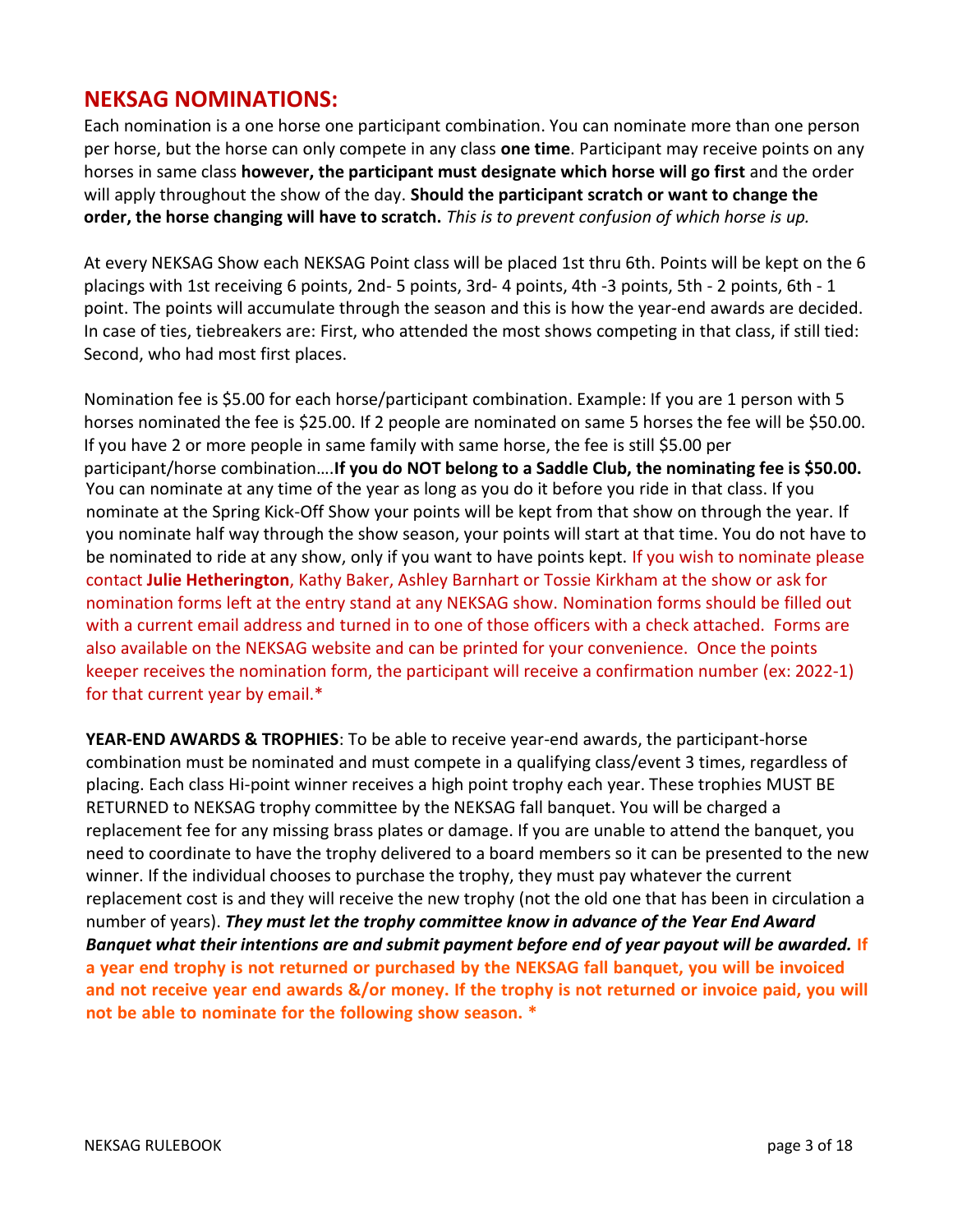**YEAR-END HIGH POINT AWARDS**: This is an incentive to entice participants to compete in as many classes as they can win a year end high point award. Only 1 high point award (chairs, shirts, sweatshirts etc.) will be awarded for each participant. If person wins both dual age groups such as 6 & Under and 9 & Under or 18 & Over and 40 & Over that person will receive recognition, points and payouts, just not dual awards.

**NEKSAG Shows**: NEKSAG hosts three shows each year. The Kick-Off is the first show of the year. It may get postponed to later in the year due to weather. Two other benefit shows will be held throughout the show season. The NEKSAG season will officially end at the conclusion of the first Sunday in October. This year it will be Sunday, October 2nd, 2022.\* NEKSAG benefit shows charge \$2\* per class with no payout made available. The arena where the show(s) are held is determined by first request by a Saddle Club. **In providing an well run and fun event for all those involved, all participants, and watchers alike are asked to assist any duties required to include announcing, time keeping, and gate duties.**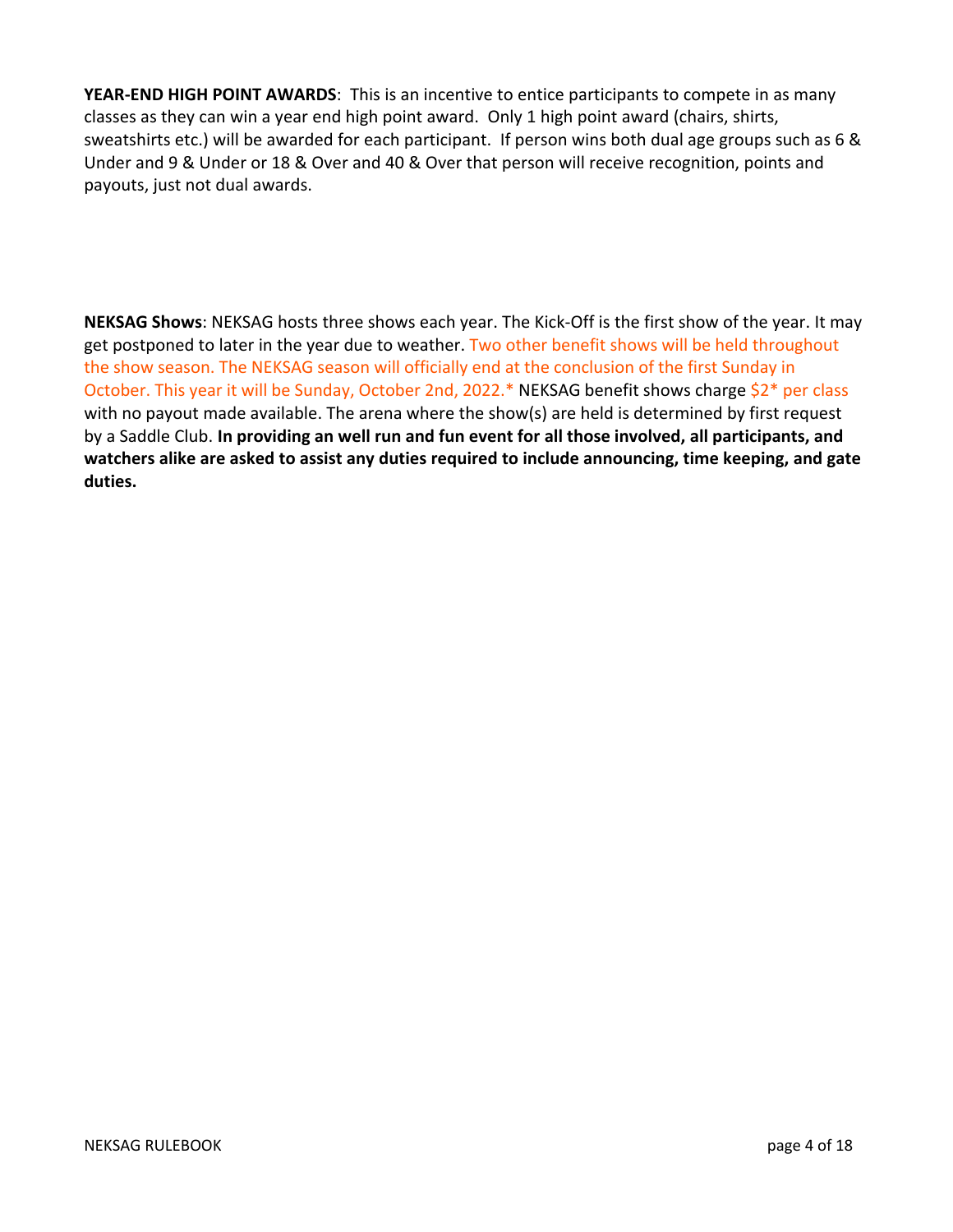## <span id="page-4-0"></span>**GENERAL RULES**

**BAD CHECKS**: There will be a \$35 fee for EACH returned Check that is written to NEKSAG! Saddle Clubs can charge whatever they wish for Returned Checks! You will not be allowed to compete in ANY NEKSAG Shows until the Checks are made right with NEKSAG or Any Saddle Club under NEKSAG! If it comes down to the Year End Banquet and it has not been paid, you're Points and Awards will be FROZEN. On January 1 of the following year if they have not been paid in full by cash or money order, *ALL* awards will be reverted back to NEKSAG. First check will put you on probation for 1 year, which means you are on a CASH basis for that year. Second check will put you on a CASH basis INDEFINETLY!!

**DISPUTES:** It is up to the contestant and only the contestant to bring a dispute to the attention of the Judge or the Saddle Club Arena Director. If there is a dispute with the Judge, the matter must be taken up after the Judged events are over. The Judge's decision is final.

**EXCESSIVE ABUSE:** Excessive abuse is at the discretion of the Saddle Club members hosting the show and or any NEKSAG Officer. Excessive Abuse is towards any Animals or People attending any NEKSAG Event. You will be given 2 warnings. First time excessive abuse is reported, you will be given a warning. Second time excessive abuse is reported, you will be asked to leave the show without refund of entries and will not be allowed back for the remainder of that show. If asked to leave any 2 shows because of excessive abuse, you will be banned from NEKSAG events for the remainder of the calendar year and you will be disqualified from year end awards.

**HORSES: 9 and under Participants will be allowed to compete riding 1 horse only per class**. However, this does not exclude exhibition rides in 9 and under as long as an exhibition fee is paid. All exhibitions must be ridden at the end of the class in the correct age group the participant belongs to. This does **NOT affect** the 17 & Under Trail class or the Reining class which are split by 17 and under and 18 and over. **All others must be an exhibition**.

Participants **10 years and older are allowed to ride up to 3 horses per event** in classes that it is possible. Some classes including those with rail work would not allow a participant to get off and change horses. It would be up to the participant to check with show secretary if there will be rail work in a specific class, thus the participant would know how many horses to enter in the class. If you are going to ride 3 horses **the participant must designate which horse will go first and the order will apply throughout the day of the show. Should the participant scratch or want to change the order, the horse changing will have to scratch.** (i.e. – if horse #2 wants to go first they cannot. Horse #1 will go first and horse #2 will go second. If horse #1 isn't ready then that will be a scratch. Horse #2 will not move up into its place (even if it's ready to go), #2 will still run in the order it was signed up for. The same applies to horse #3). Participant may NOT switch up the horse order once classes have begun with the first class of 3 horse participation. The #1 and #2 and #3 order will remain the same throughout the day.

**REQUIRED EQUIPMENT**: For all judged and speed events; saddles are required unless otherwise stated.\*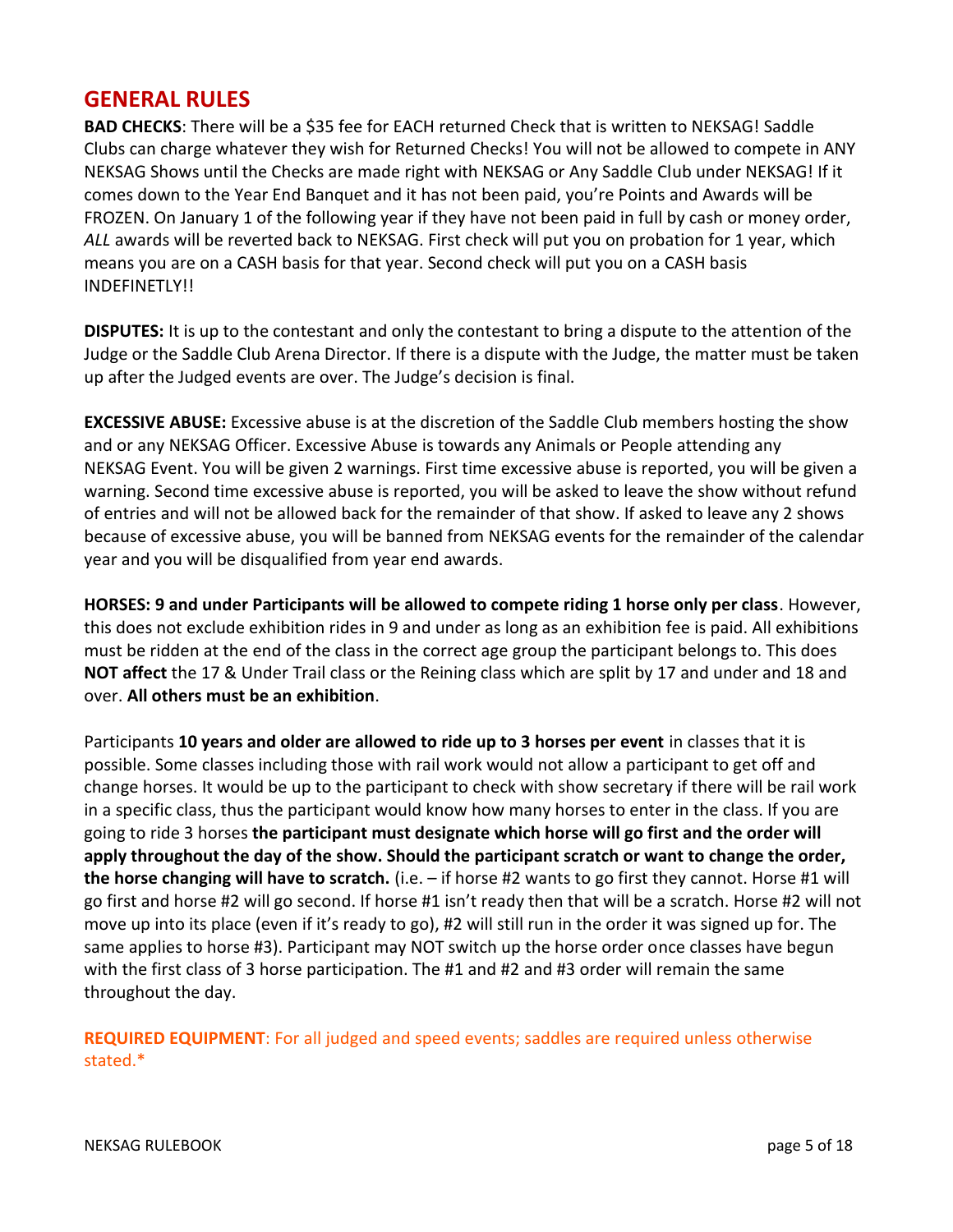**ONE HORSE-ONE PARTICIPANT:** Only one horse (whether nominated or NOT) may be used in a class per age group to win payback and/or receive points. For example, the same horse may be used by one participant for 7-9 Barrels and again for 10-13 Barrels. The same horse cannot be used by two participants in 10-13 Barrels for points or payback. The rider/horse earning payback and/or points will ride first. Exhibitions ride at the end of the class.

**PARTICIPANT AGE:** Contestants must show or ride in his or her own age group as of January 1st of the year they are competing. Any person 17 years and under cannot lead or ride a stallion in any event.

**HORSE AGE:** Horses must show or ride in his or her own age group as of January 1st of the year they are competing.

**ARENA EQUIPMENT:** Each Saddle Club's barrels, poles, stakes, kegs, or any obstacle must be uniform in size and height. An electric timer and back-up stopwatch must be used to time all running events. If two stopwatches are used, only one will be the official watch, and the other will be a back-uponly.

**GATE RULE:** After the second call from the announcer there will be a one minute time limit to enter the arena or the contestant will be disqualified and forfeit all entry fees for the class. An exception will be made for saddle changes as long as prior notice has been given to the announcer.

## <span id="page-5-0"></span>**JUDGED EVENT RULES**

**ATTIRE:** Western hat, (or helmet), boots, or heel downs, long sleeve shirt and long pants/jeans are required. Short sleeve/sleeveless collared button down shirt may be allowed at arena director's discretion due to heat. Hats may be waived at the discretion of the arena Director. Optional equipment includes chaps, tapaderos, spurs and carrying a rope. **Please remember this is judged classes only.** In speed/timed events, sleeved shirts, capped sleeves, tank tops, straps are allowed. **NO TUBE TOPS ALLOWED…**

**BITS:** JR. Horses 5 years and under can be ridden in a ring snaffle or bosal and may be ridden with 2 hands. When a bosal is used it must be rawhide, leather braided or rope bosal. Horses 6 years and over must be rode in a half breed, shanked snaffle or a curbed bit. Curb chains are permissible but must meet the judge's approval. They must be at least  $\frac{1}{2}$  inch in width and lie flat against the horses jaw. Hackamores, tie-downs, running martingales and draw reins are prohibited in the Judged events.

**REINS:** All competitors must use split reins or romal reins in judged events. Whenever the handbook refers to "romal" it means an extension of braided material or smooth leather attached to closed reins.

**RAIL WORK:** Any class that requires rail work must use the whole arena regardless of the size of the class. The only exception is in the Lead-In Horsemanship and then they may use half of the arena. The only gait a Judge can ask the participants off the rail is at a walk when completing a class.

**ASSISTED PARTICIPANT:** Any child or adult may be assisted at ANY point in ANY class. IF they are assisted they will be placed after ALL unassisted participants in placing. Being assisted means ANY person inside the arena helping to physically guide the horse or participant while the participant is being judged. Standing inside the arena for safety is allowed.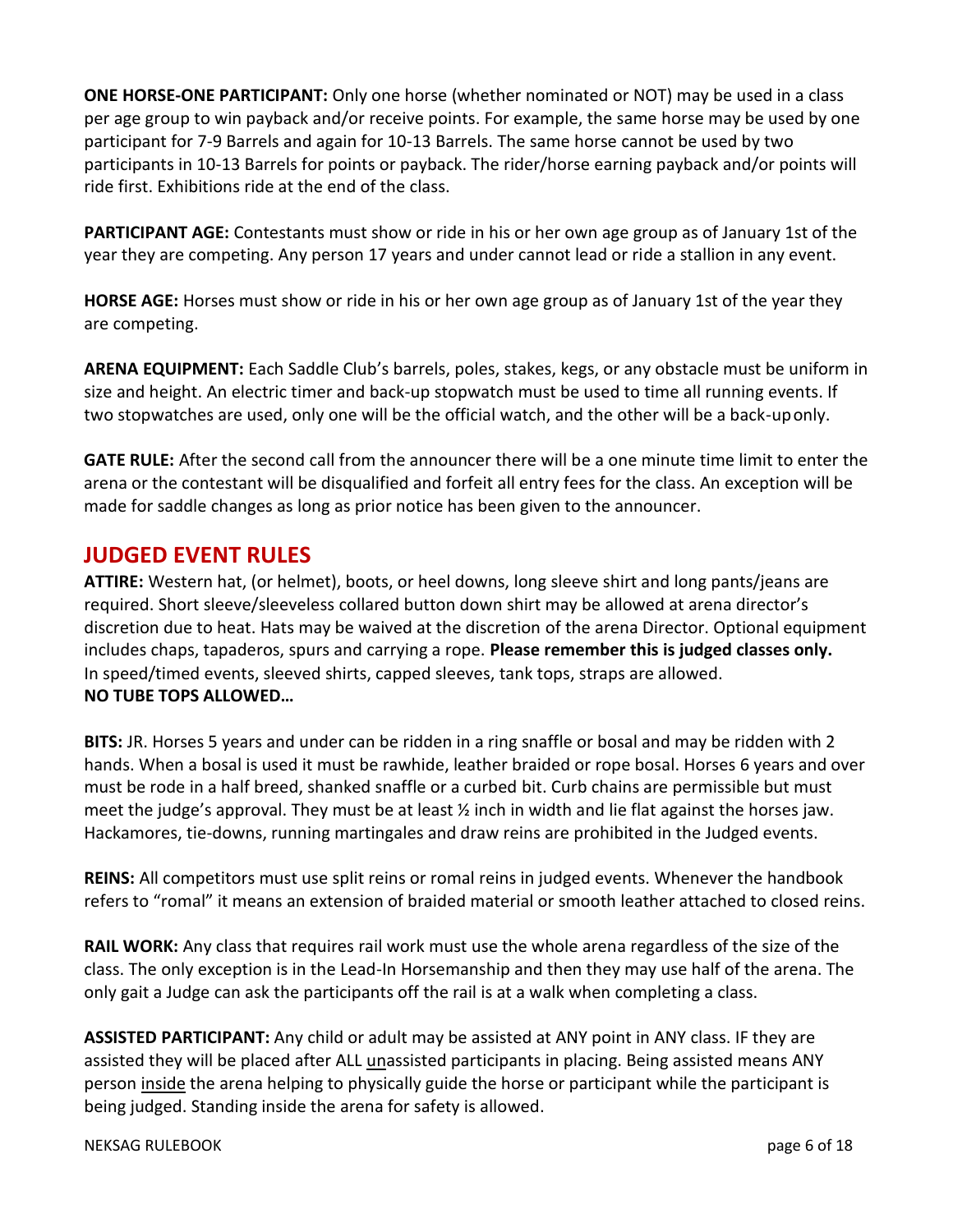## <span id="page-6-0"></span>**WESTERN PLEASURE CLASSES**

All equine breeds are permitted to compete in their age appropriate class.

**HALTER CLASSES:** Age Groups are based on the horse: 3 year old and under mares and geldings, Ponies 56" and under, 4 years and older Mares, followed by 4 years and older Geldings.

A Halter class is defined as a class where the horse is judged based upon its conformation. Conformation is defined as the physical appearance due to the arrangement of muscle, bone and other body tissue. It depends on an objective evaluation of balance, structural correctness, breed and sex characteristics and muscling. Balance is the most important and refers to the structure and aesthetic blending of body parts. Horses will walk to the Judge one at a time and the Judge will step to the side to enable the horse to trot on past. The Judge shall inspect each horse from both sides, front and rear.

**SHOWMANSHIP AT HALTER:** Age Groups: 9 and under, 10-13, 14-17, 18 and over The Showmanship class shall be judged strictly on the exhibitor's ability to fit and show a horse at halter. The showmanship class should not be judged as a Halter class. The Judge must post a pattern before the start of the show.

**LEAD-IN HORSEMANSHIP:** The participant must be 5 years and younger and leader must be 14 years of age or older. Emphasis will be placed on Horsemanship. This is shown at a walk only. Judge may use discretion to whether the entire arena is used.

#### **WALK-TROT PLEASURE:** Age: 9 years and under

The participant will only be asked to perform at a walk and trot on the rail. The participant will perform both ways at a walk and trot. **NO PATTERN IS TO BE DONE**

**WESTERN PLEASURE and OPEN PLEASURE:** Age Groups: 9 years and under, 10-13, 14-17, 18 and over, 40 years & Older and Open Classes

Horses shall be worked both ways at a walk, trot, lope and reverse to the inside. Reins shall be held in one hand and cannot be changed during the performance. The only exception is a JR Horse. (*Jr. Horse rules apply if O or D ring bits are used and may be "two-handed*"). The free hand shall not be used to support the participant by being placed on any part of the saddle. Horses shall be shown with a reasonable loose rein. The participants can be called off the rail at a walk only and may be asked to back.

**JR & SR HORSE WESTERN PLEASURE:** Age of horse: 5 yrs. & under SR. Horse – 6 & older Refer to Bit Regulations. Class will be judged like Western Pleasure. Only a JR Horse may be rode with 2 hands in a ring snaffle or bosal.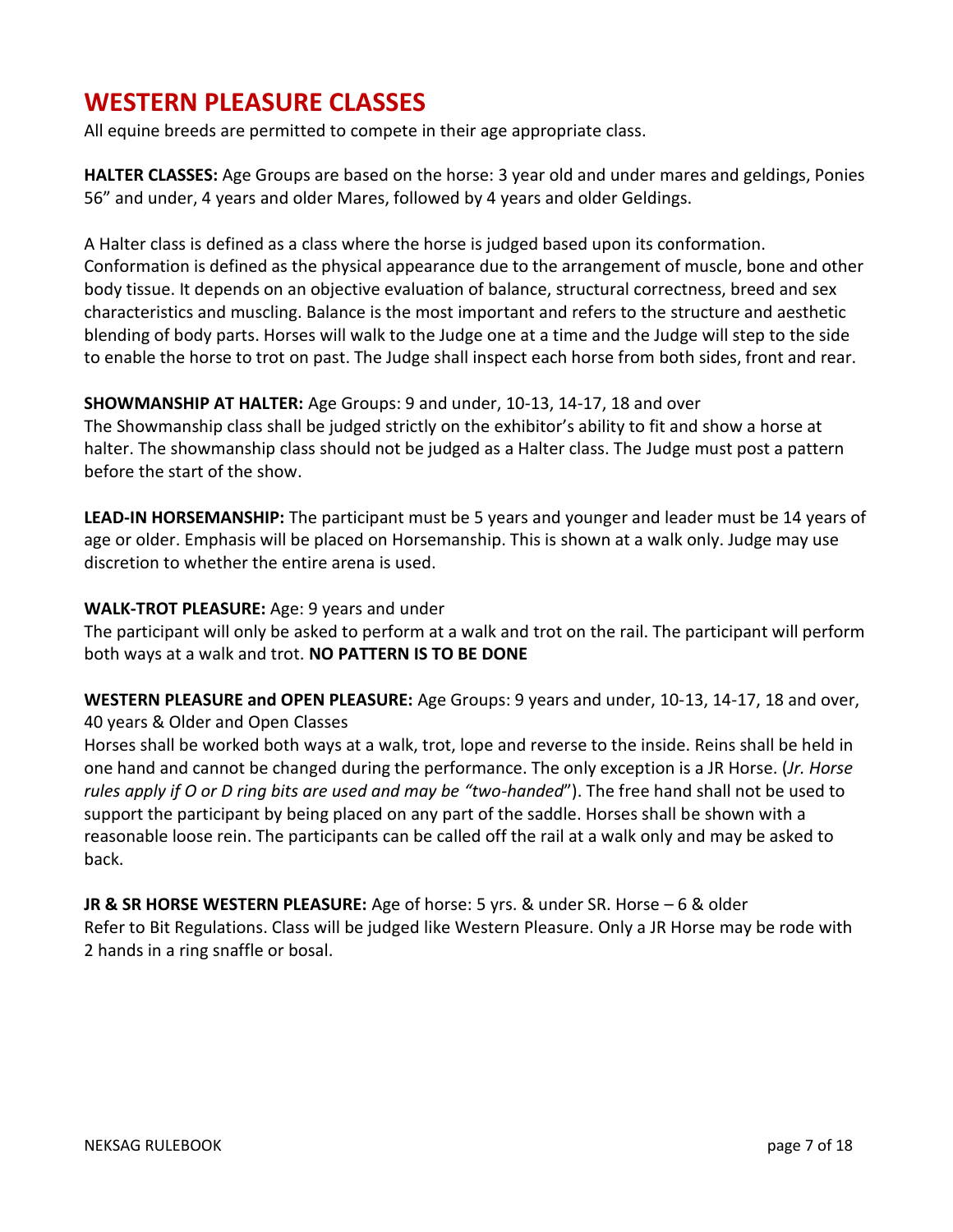#### **OPEN WALK / TROT PLEASURE:** Age Groups: 17 & Under, 18 & Over

Horses shall be worked both ways at a walk and trot; and reverse to the inside. Reins shall be held in one hand and cannot be changed during the performance. The only exception is a JR Horse. (Jr. Horse rules apply if O or D ring bits are used and may be "two-handed"). The free hand shall not be used to support the participant by being placed on any part of the saddle. Horses shall be shown with a reasonable loose rein. The participants can be called off the rail at a walk only and may be asked to back.\*

#### **CHARLIE TULL MEMORIAL RANCH HORSE WESTERN PLEASURE** Open

*This is a class where the horse moves out faster.* 

The class shows the horses' ability to move at a working speed with a participant. Horses will be shown at three gaits walk, trot and lope in each direction of the arena. Horses will also be asked to reverse away for the rail, to stop and back. The judge must ask for an extended trot and extended lope at least one direction of the ring. A horse will be given credit for traveling with his head held in a normal position, ears alert and moving at a natural speed for the gait requested. Credit will also be given for making a smooth transition between the gaits, for keeping the correct lead, and for maintaining the gait requested until the judge requests a change. A participant must show his horse with only one hand on the reins, unless the horse is 5 years old or younger and is being shown in a snaffle bit or hackamore (bosal).

**WESTERN HORSEMANSHIP:** Age Groups: 9 & under, 10-13, 14-17, 18 & Over, 40 & Over A pattern will be required and must be posted prior to the start of the show. The Judge will ask each participant to work individually. Rail work is at the option of the judge. Participants will be judged on 70% horsemanship and 30% manners and suitability. Participants 9 years and under will not be asked to dismount.

#### **OPEN WALK & TROT HORSEMANSHIP** Age Groups: 17 & Under, 18 & Over

A pattern will be required and must be posted prior to the start of the show. The Judge will ask each participant to work individually. Rail work is at the option of the judge. Pattern or rail work will be completed at a walk or trot. \*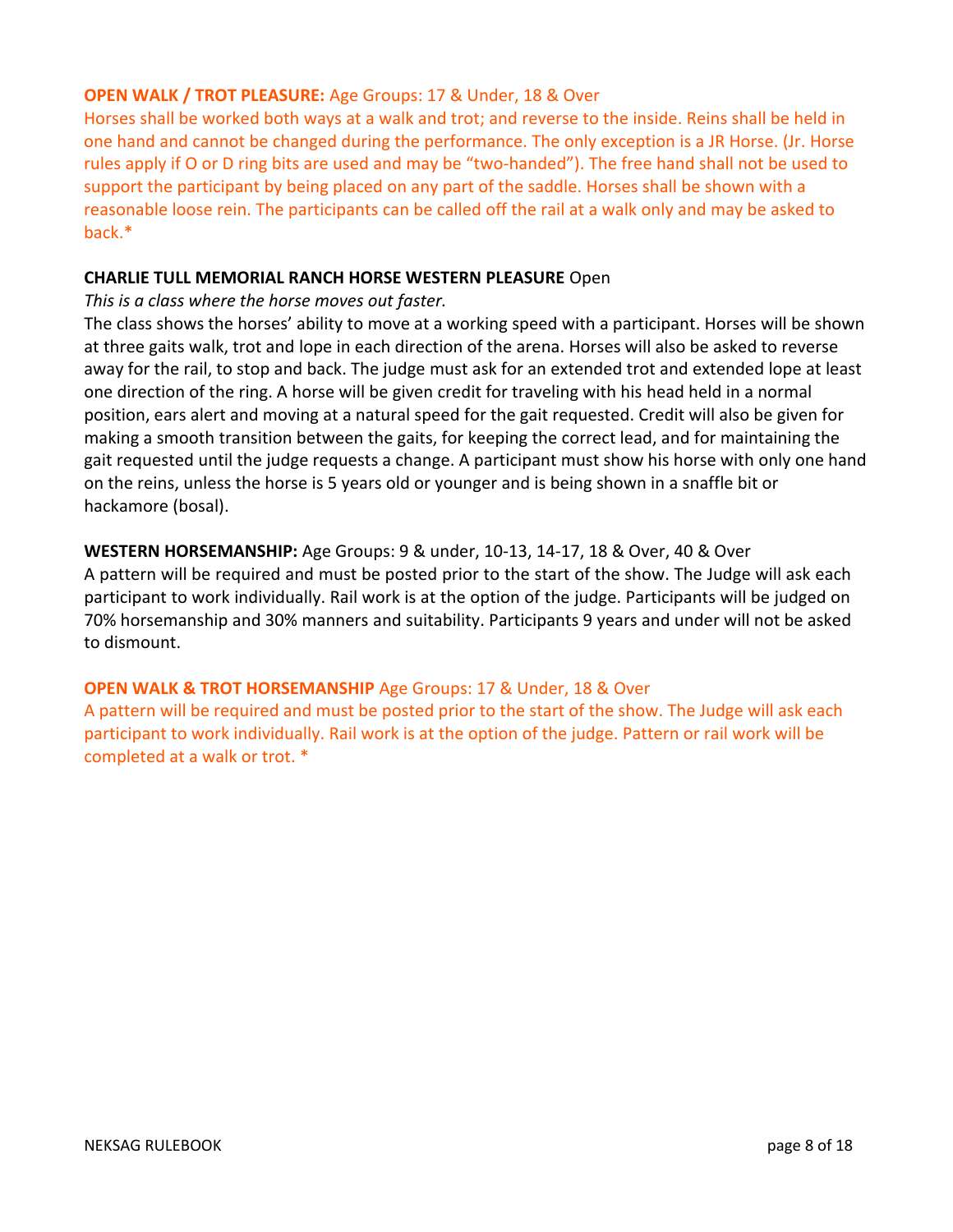## <span id="page-8-0"></span>**TRAIL:** Age Groups: 17 years & under and 18 years & older

(Participant may show 3 different horses except those in 9 and under group who can only show 1 horse.) The pattern must be posted prior to the start of the show. *At least 5 obstacles and/or pattern changes must be chosen from the following;* gate, **log/pole walk/trot/lope over/through**, bridge, ground tie, L or S shaped back through, mail box, turn around box, side pass, or angle back through. A walk, trot, or lope can be used between obstacles. The ideal distance between log/poles for a walkover is 15-24", trot-over distance is 36-42" apart and lope-over is 6-7 feet apart. The ideal distance between logs/poles for a back-through is 30-36" apart. The ideal box has equal sized logs/poles each meeting at the corner, each being 5 or 6' long. There is a 3 minute time limit to complete the pattern. The time expires the participant will be asked to stop and leave the arena. Western attire is to be worn. Disqualification will result in not doing the obstacles in the prescribed order, use of illegal equipment, and willful abuse.

### **REINING:**

Age Groups: Age Groups: 17 years & Under (one standard pattern throughout the year) and 18 years & older (3 patterns to choose from are listed below)

(Participant may show 3 different horses except those in 9 and under group who can only show 1 horse.) The judge will post prior to the show which of the 3 approved reining patterns will be used. A broken pattern causes a disqualification. Only 1 hand shall be used on the reins and hands must not change. The hand must be clear of the horse and saddle. Spurs are not to be used ahead of the cinch. The only exception is a Jr Horse and Jr Horse rules apply if proper bit is used. Only a Jr Horse may be rode with 2 hands in a ring snaffle or bosal. Please view following pages for descriptions of each pattern. The space below left intentionally blank so the reining patterns would each be on a single page for the saddle clubs to be able to copy and post for participant review before the class.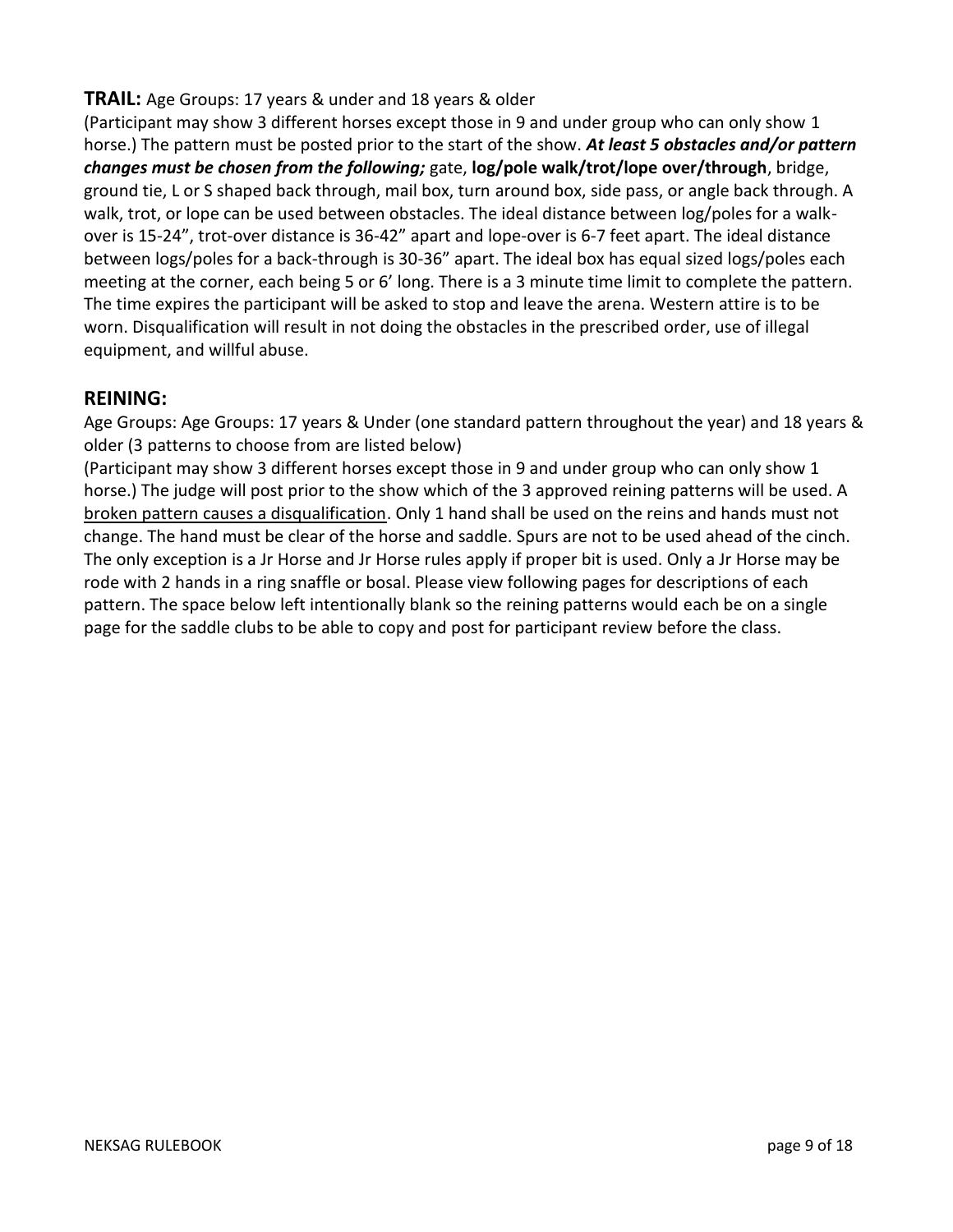

## **17 & UNDER Reining Pattern** (Taken from 2016 4H State Fair Show Rule book)

**1. Start.** From 1 to 2, run with speed, past center marker.

2. Stop and back up to center of pattern to 3.

3. Settle horse for approximately 10 seconds.

4. Start lope. Figure eight should be made inside the end markers, to right

5. Continue small figure eight at a slow lope.

6. Ride a larger figure eight at a faster lope.

7. Continue large figure eight at a faster lope.

8. At Center marker, ride adding speed to 8, Left roll back over hocks (should be made past far end marker).

9. Adding speed to 9, Right roll back over hocks (should be made past far end marker).

10. Stop (should be made past center marker). Let horse settle, and in approximate area of stop, start the pivots.

11. Pivot left, no more than 90°.

12. Pivot opposite direction - right, no more than 180°.

13. **Finish.** Walk to judge and stop forinspection until dismissed.

- A broken pattern causes a disqualification.
- Only 1 hand shall be used on the reins and hands must not change. The hand must be clear of the horse and saddle.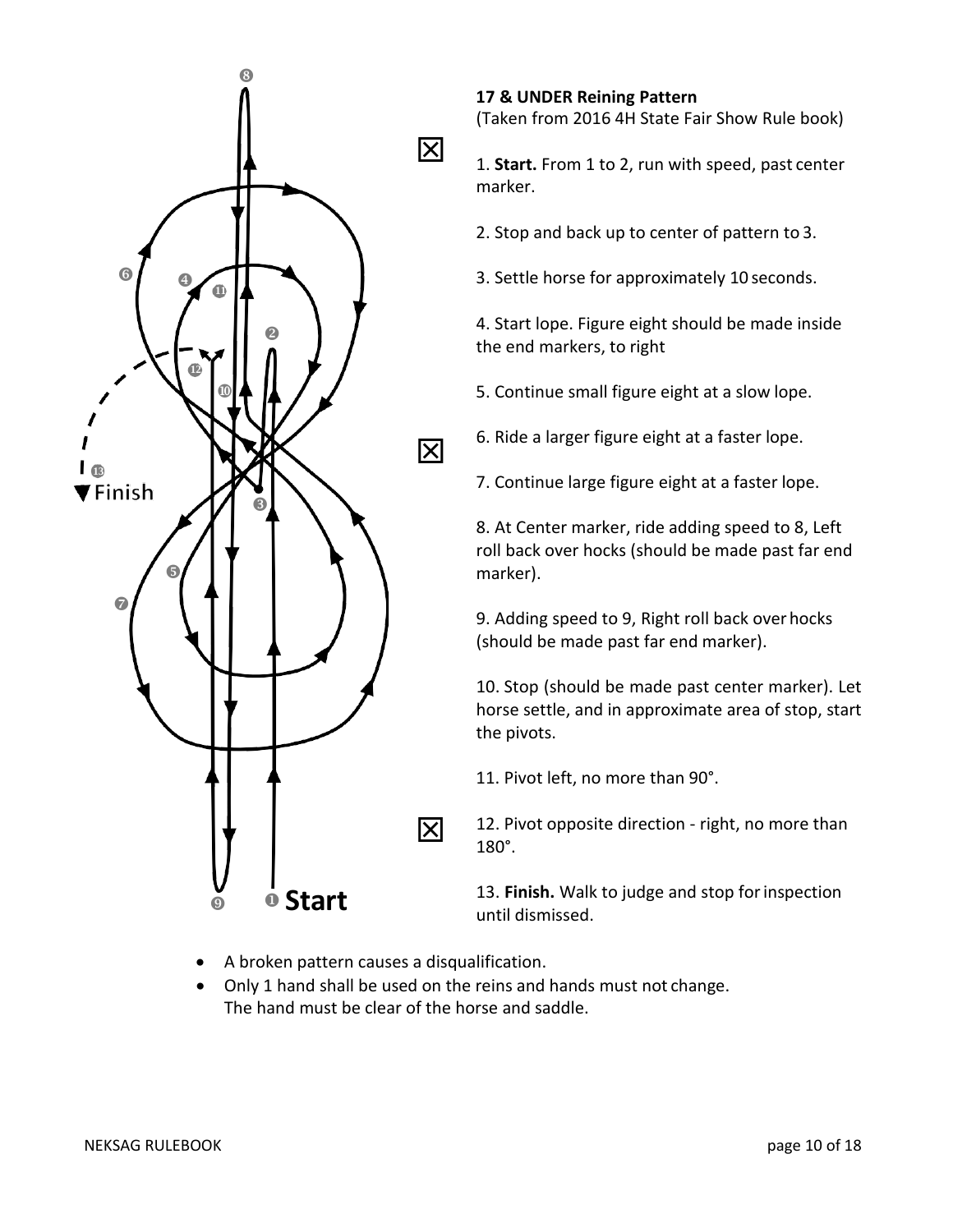

## **18 & OVER Reining Patterns Reining Pattern #1**

**Start**. Begin at center of the arena facing the Judge.

- 1. Beginning on a right lead, complete two (2) circles to the right, the first circle small and slow, the second circle large and fast.
- 2. Change leads at the center of the arena.
- 3. Beginning on a left lead, complete two (2) circles to the left, the first circle small and slow, the second circle large and fast.
- 4. Change leads at the center of the arena.
- 5. Run down the center to the far end ofthe arena, past the end marker and do a left rollback, no hesitation.
- 6. Run down the center to the opposite end of the arena, past the end marker and do a right rollback, no hesitation.
- 7. Run down the center, past the center marker, do a sliding stop.
- 8. Back straight at least 10 steps, hesitate to settle your horse.
- 9. Complete two (2) spins to the right.
- 10. Complete two (2) spins to the left.

**Finish.** Hesitate to demonstrate the completion of the pattern. The bridle may be dropped at the Judge's discretion.

- A broken pattern causes a disqualification.
- Only 1 hand shall be used on the reins and hands must not change. The hand must be clear of the horse and saddle.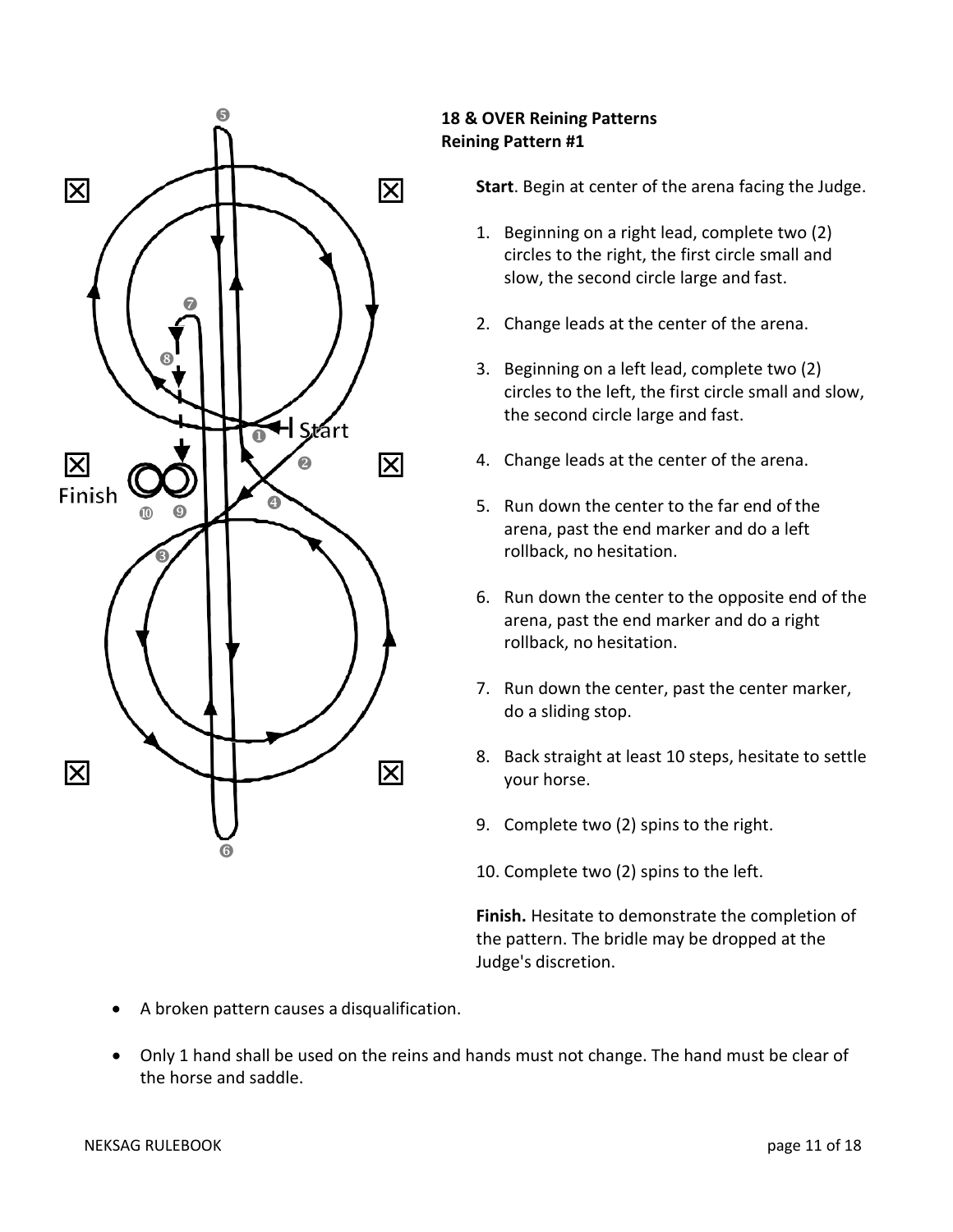

## **18 & OVER Reining Patterns Reining Pattern #2**

**Start**. This is a run in pattern.

1. Run to the far end of the arena, past the endmarker, stop and do 2 1/2 spins to the left.

2. Run to the opposite end of the arena, pastthe

3. Run down the center, past the center marker, do a sliding stop, no hesitation, back straight at least 10 steps, hesitate.

 4. Make a 1/4 pivot to the left to face the Judge, hesitate to settle your horse.

5. Begin on a right lead and complete two (2) circles to the right, the first circle small and slow, the second circle large and fast.

> 6. Change leads at the center of the arena.

7. Complete two (2) circles to the left, the first circle small and slow, the second circle large and fast.

- 8. Change leads at the center of the arena.
- 9. Begin a large fast circle to the right, do not close this circle, but run straight down the side of the
	-

**Finish.** Hesitate to demonstrate the completion of the pattern. The bridle may be dropped at the Judge's discretion.

- A broken pattern causes a disqualification.
- Only 1 hand shall be used on the reins and hands must not change. The hand must be clearof the horse and saddle.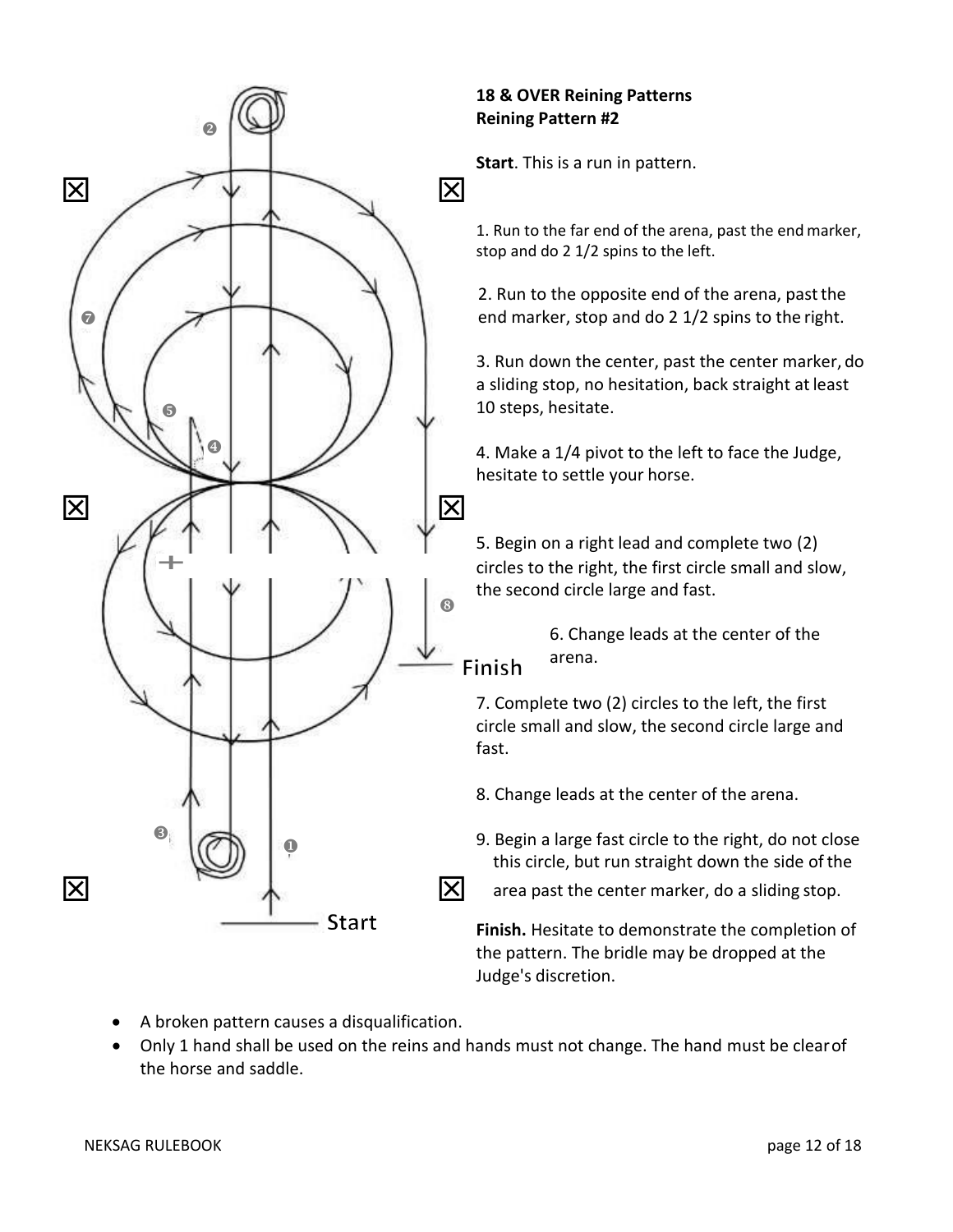

## **18 & OVER Reining Patterns Reining Pattern #3**

**Start.** Begin at the center of the arena facing the Judge.

1. Beginning on a left lead, complete two (2) circles to the left, the first circle large and fast, the second circle small and slow. Stop at the center of the arena, hesitate to settle your horse.

2. Complete two (2) spins to the left. Hesitate.

3. Beginning on a right lead, complete two (2) circles to the right, the first circle large and fast, the second circle small and slow. Stop at the center of the arena, hesitate to settle your horse.

4. Complete two (2) spins to the right. Hesitate.

5. Beginning on a left lead, begin a large fast circle to the left, do not close this circle, but run straight down the side of the arena, past the centermarker, do a sliding stop and roll back to the right.

6. Continue in a right lead, around the end of the arena and run straight down the side of the arena, past the center marker, do a sliding stop, no hesitation, back straight at least 10 steps.

**Finish.** Hesitate to demonstrate the completion of the pattern. The bridle may be dropped at the Judge's discretion.

- A broken pattern causes a disqualification.
- Only 1 hand shall be used on the reins and hands must not change. The hand must be clearof the horse and saddle.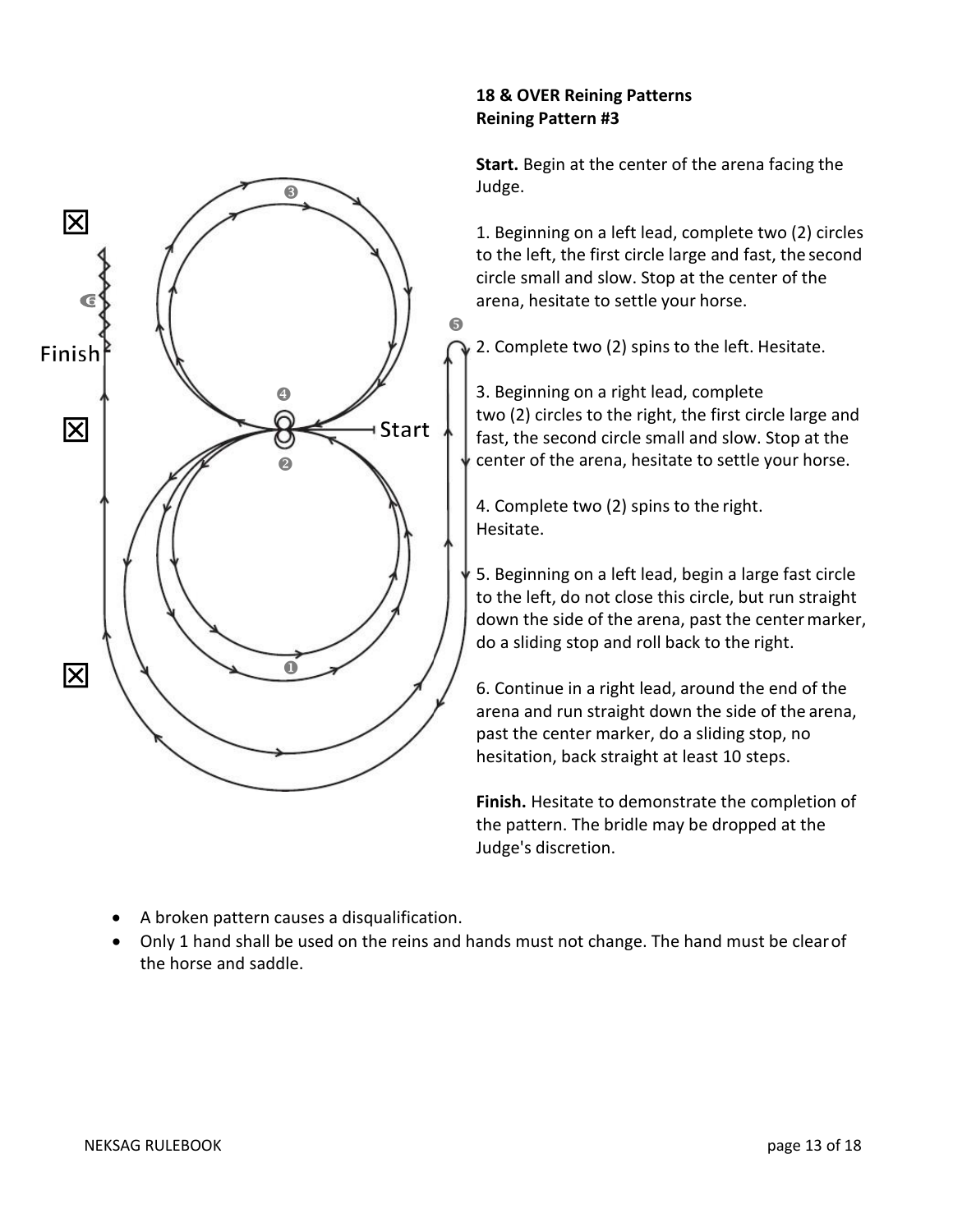## <span id="page-13-0"></span>**TIMED EVENT RULES**

It is each saddle clubs responsibility to know the NEKSAG Rules and to enforce them. In the event of a dispute, it is up to the contestant to make a complaint to the show committee. All clubs should have a Line Judge present for any class that requires a participant to mount or dismount their horse.

**ATTIRE:** Long pants, jeans or heeled-down boots, shirts, blouses, or tank tops are to be worn. NO halter-tops or tube tops are allowed. Hats lost in the arena will result in 2 seconds being added to your time. The 2 seconds will be added even if you have already crossed the finish line and lose your hat. The Gate person should watch for these and notify the announcer if anyone breaks these rules. If you wear a tube top or halter top or any other type of boots than listed, the participant will be disqualified and will forfeit his/her entry fee for that class. The participant will not be allowed to enter the arena unless they have changed attire. In speed/timed events sleeves, capped sleeves, tank tops, straps are allowed. **NO TUBE TOPS ALLOWED…**

**GATE RULE:** The participant may start their run at the gate when the gate is open. This does not let the participant make a run at the gate. If an alleyway is used, the run can be started **IN** the alleyway but not BEFORE the alleyway. This means your **horses' nose must be at the gate or alleyway**. If you are warned because you did not start in the alley way, the 2<sup>nd</sup> warning will be disqualification and you will forfeit your entry fee for that class. There should be enough room for someone to walk between your horse and the gate. The gate does not have to be closed before the participant starts to run, but must be closed before the participant completes their run. The contestant has 1 minute after entering the arena to start their run or they will be disqualified and forfeit their entry fees for that class.

**TIES:** In the case of a tie, the participants have the option of a run off or flipping a coin. If there is a run off the participants must come within 2 seconds of the original time. If the participant fails to meet this requirement they automatically receive the lower place.

All racing events can be run to the right or left except those that have a specific pattern to follow. Participants 10 years and older may show 3 different horses in any of these classes Participants 9 years and under may compete in each class with only one horse for the age division classes

**ASSISTED PARTICIPANT:** Any child or adult participants may be assisted at ANY point in ANY class. IF they are assisted they will be placed after ALL unassisted participants regardless of their time. Being assisted means ANY person helping guide the horse or assist the participant in a timed event past the timer line. Any person may provide assistance by standing in the arena between the gate and the timer line and the rider will be considered unassisted. However, as soon as the person assisting goes beyond the timer line or comes in from a side gate beyond the timer line, then the participant will be considered assisted.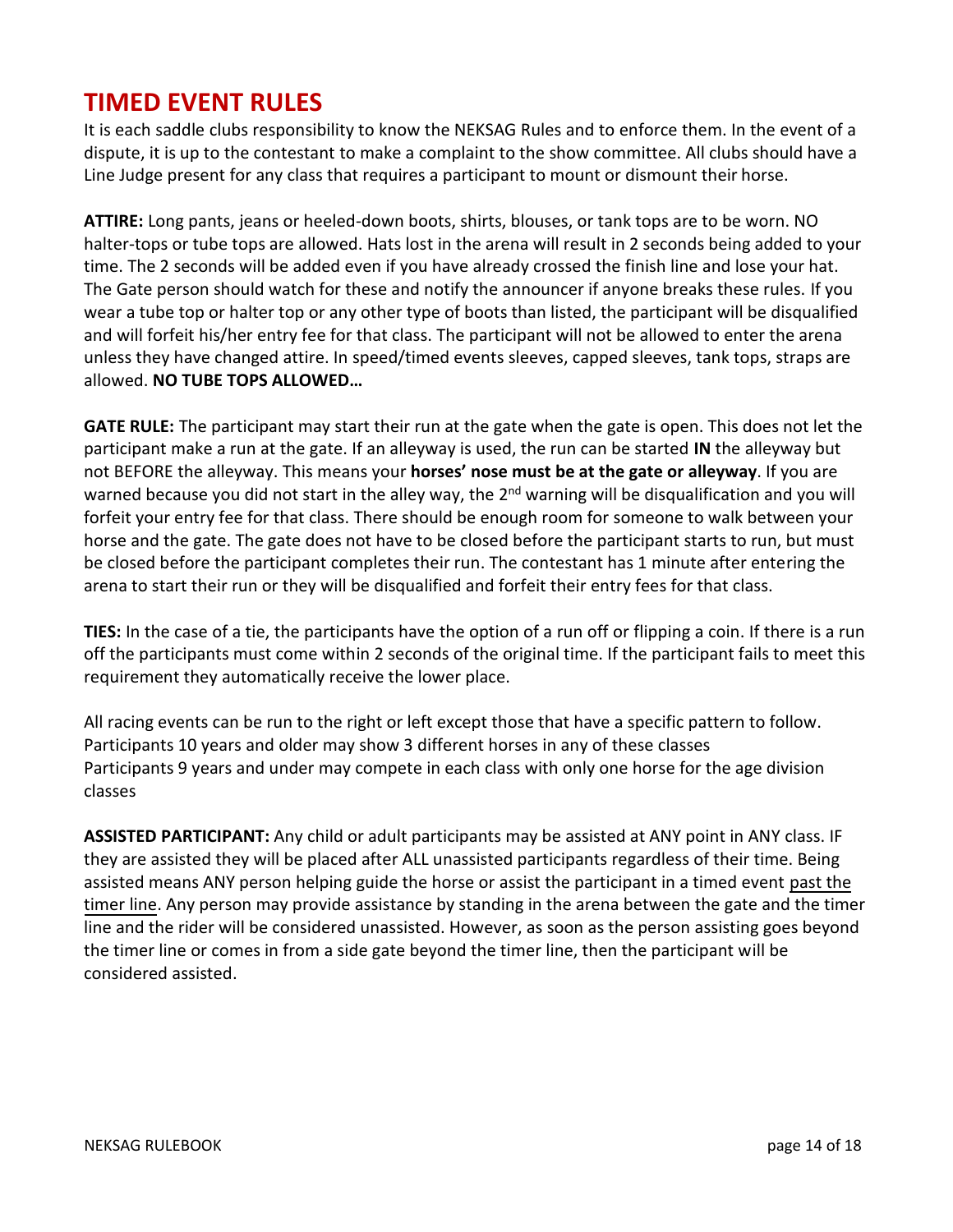## <span id="page-14-0"></span>**TIMED EVENTS (6 & UNDER CLASSES)**



**AROUND THE BARREL**: The barrel is to be set 50 feet from the starting line. The contestant may ride at whatever speed they feel comfortable. They are timed from the starting line and must go around the barrel and back across the time line. Knocking down the barrel is a 5 second penalty. If a participant is assisted around the barrel they will be placed below a participant that rode unassisted. Disqualifications include: Breaking the pattern or re-crossing the time line before the pattern is completed.

**TEXAS BARRELS**: Barrels are placed in a triangle position. Set the first and second barrel 25 feet from the time line. This is just a very small barrel pattern so they can start to learn the barrels. There is a 5 second penalty for each barrel knocked down. Disqualifications are breaking the pattern or crossing the time line before the pattern is completed.



**TEXAS FLAGS:** Barrel will be placed about half the distance from the starting line as all other older flag age groups will run. The participant rides down and around a barrel at the opposite end of the arena where the participant will pick up a flag out of the can and race back to the time line with the flag. The can holding the flag must be placed at the back of the barrel. Disqualifications include-knocking the barrel over, using the flag as a whip, re-crossing the time line before the pattern is completed, dropping the flag before time line or coming back on the same side of the barrel as you started.



**TEXAS LEADBACK RACE**: Barrel will be placed about half the distance from the starting line as all other older age groups. The contestant rides down to the opposite end of the arena and dismounts **behind** the barrel. The contestant must lead the horse back with a lead rope no longer than 10 feet. A halter is not necessary, but a lead rope rather than reins is required. The reins must be in a controlled position on the horse's neck. Disqualifications include-the horse crossing the time line before the contestant, using the reins to lead the horse, not going around the barrel and dismounting in front of the barrel.



**TEXAS POLES:** The pole must be 6 feet tall and have a base no larger than 14 inches in diameter. The pattern is used with 4 poles (the 2 poles furthest from the time line removed from full pattern) with each pole being 21 feet apart. The first pole is 21 feet from the time line. The contestant may start from either side of the poles. Contestants run down to the last pole turn and weave the horse up and back through the poles then race for the time line. Each pole knocked over will be a 5 second penalty. Disqualifications include breaking the pattern, crossing the time line before the pattern is completed. If a participant does the pattern in any other way, they may be subject to a disqualified run and forfeit any entry fees for that class.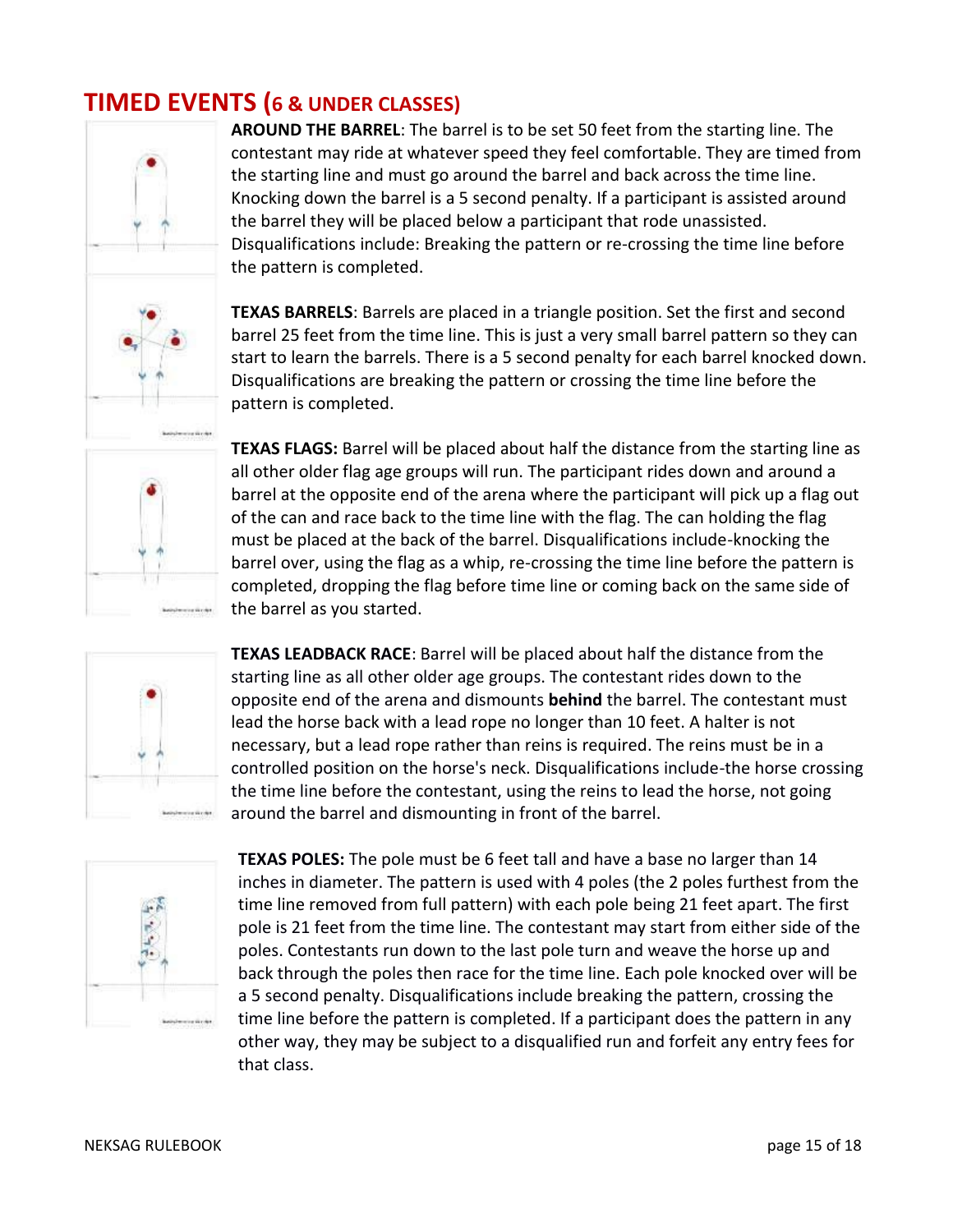## **ALL OTHER AGE CLASSES:**



**BARRELS:** Age Group: 7-9 years, 10-13 years, 14-17 years, 18 years and older and 40 years and older. A person riding in the 40 & over class can also ride in the 18 & over class. (Participant may show 3 different horses except the 9 and under group who can only show 1 horse.) Barrels are placed in a triangle position. The first and second barrels are placed 45 feet from the time line. There is 90 feet between the 1<sup>st</sup> and 2<sup>nd</sup> barrels. The 1<sup>st</sup> and 2<sup>nd</sup> barrels are 105 feet from the 3<sup>rd</sup> barrel. If the arena is too small the pattern can be reduced to fit the arena. A 5 second penalty is added to the time for each knocked over barrel. Disqualifications include: Re-crossing the time line before completion of the pattern or breaking the pattern. It is acceptable if the participant breaks the pattern (such as running past a barrel) however corrects the mistake. The pattern may be run to either direction.

#### **JUNIOR BARRELS:** Age of horse: 7 years or younger

A junior barrel horse cannot compete in age group barrel NEKSAG classes. Junior horses may compete in flags and other running events. The horse can compete in shows other than NEKSAG without restriction. Junior Horse cannot be the lead horse in two-in-line barrels.

#### **2-IN-LINE BARRELS**: Age Group: Open to any age

(Participant may show 3 different horses except the 9 and under group who can only show 1 horse.) Same rules apply as in barrels except there are 2 contestants. Disqualifications include-breaking the pattern, re-crossing the time line before the pattern is finished, or crossing the time line in a different order than the starting order. Participants can switch places once they start as long as they switch back to the way they started before crossing the time line at the finish. Junior Horse cannot be the lead horse in two-in-line barrels.

Each horse whether nominated or not may only participate in each event once to earn payback and/or points.



**FLAG RACE**: Age Group: 7-9 years; 10-13 years, 14-17 years and 18 years and older (Participant may show 3 different horses except the 9 and under group who can only show 1 horse.)

The participant rides down and around a barrel at the opposite end of the arena where the participant will pick up a flag out of the can and race back to the time line with the flag. The can holding the flag must be placed at the back of the barrel. Disqualifications include-knocking the big barrel over, using the flag as a whip, re-crossing the time line before the pattern is complete, dropping the flag before time line or coming back on the same side of the barrel as you started.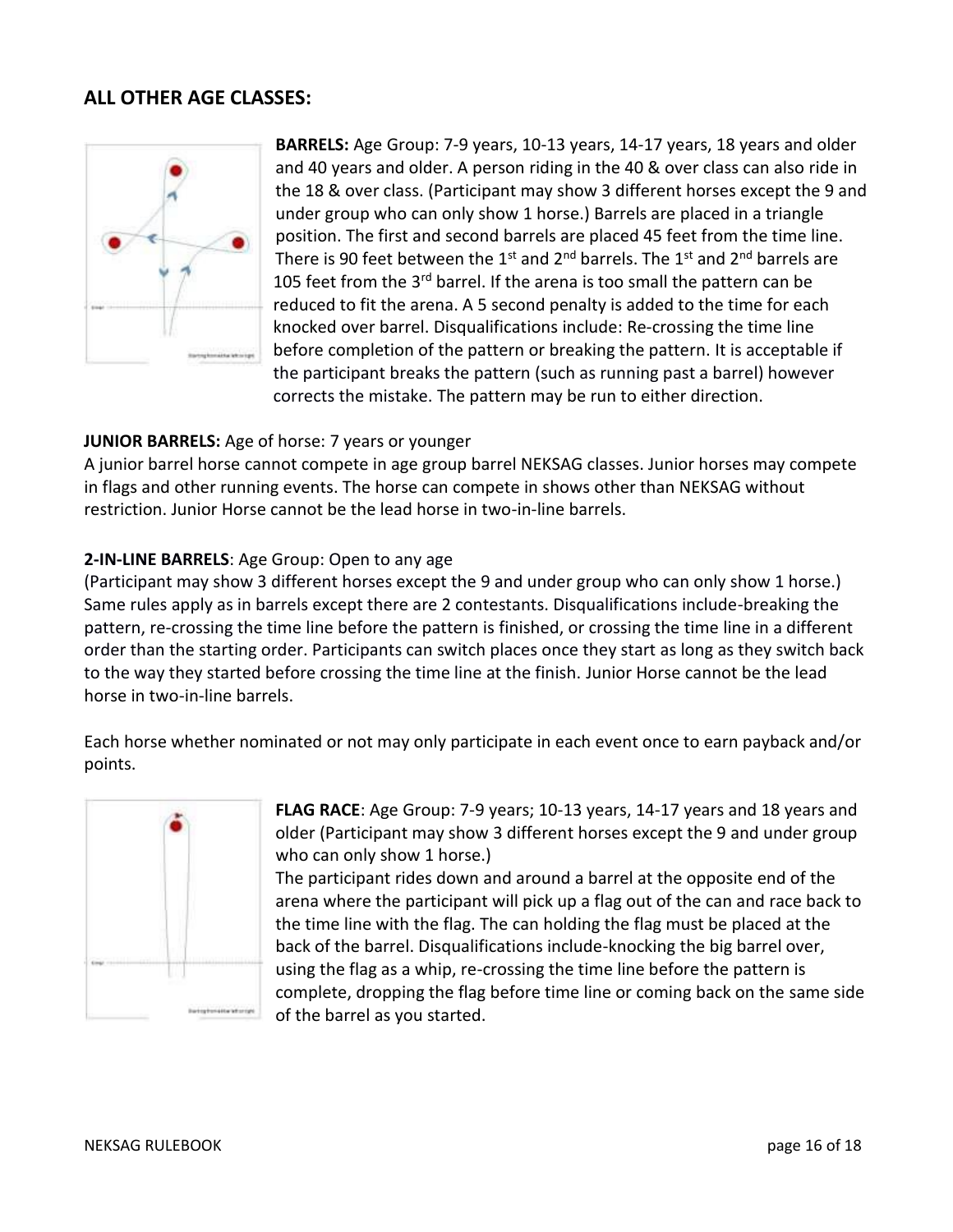

**LEADBACK:** Age Group: 7-9 years, 10-13 years, 14-17 years and 18 & Over. (Participant may show 3 different horses except the 9 and under group who can only show 1 horse.) The contestant rides down to the opposite end of the arena and dismounts behind, the barrel. The contestant must lead the horse back with a lead rope no longer than 10 feet. A halter is not necessary, but a lead rope rather than reins is required. The reins must be in a controlled position on the horse's neck. Disqualifications include-the horse crossing the time line before the contestant, using the reins to lead the horse, not going around the barrel and/or dismounting in front of the barrel.

### **RESCUE RACE:** Open to any age.

*1 JUMP / 1 RIDE ONLY*! This is a two-person team where one contestant rides down to the opposite end of the arena to pick up the other contestant who is waiting **behind** the barrel. Both participants must be astride the horse in a seated position before crossing the time line. Disqualifications includeknocking the barrel over, jumper standing on top of the barrel, the jumpers feet touch the ground after passing the front of the barrel or jumper falling off before reaching the time line. Anyone receiving assistance getting on as a jumper (other than from the rider) will be considered assisted and placed behind unassisted participants regardless of time. In order for your points to be counted in this class, the participant(s) must be nominated on the horse being used.



**POLE BENDING**: Open to any age. (Participant may show 3 different horses except the 9 and under group who can only show 1 horse.) A person in the 40 and older age class may also run in the 18 and older age class. The pole must be 6 feet tall and have a base no larger than 14 inches in diameter. The pattern is run around 6 poles with each pole being 21 feet apart. The first pole is 21 feet of the time line. The contestant may start from either side of the poles. Contestants run down to the last pole turn and weave the horse up and back through the poles then race for the time line. Each pole knocked over will be a 5 second penalty. Disqualifications include crossing the time line before the pattern is complete or breaking the pattern. It is acceptable if the participant breaks the pattern (such as running past a pole) however corrects the mistake while keeping forward motion.

#### **JUNIOR POLE BENDING:** Age of horse: 7 years or younger.

A junior pole bending horse cannot compete in age group barrel NEKSAG classes. Junior horses may compete in flags and other running events. The horse can compete in shows other than NEKSAG without restriction. Junior Horse cannot be the lead horse in two-in-line pole pending.